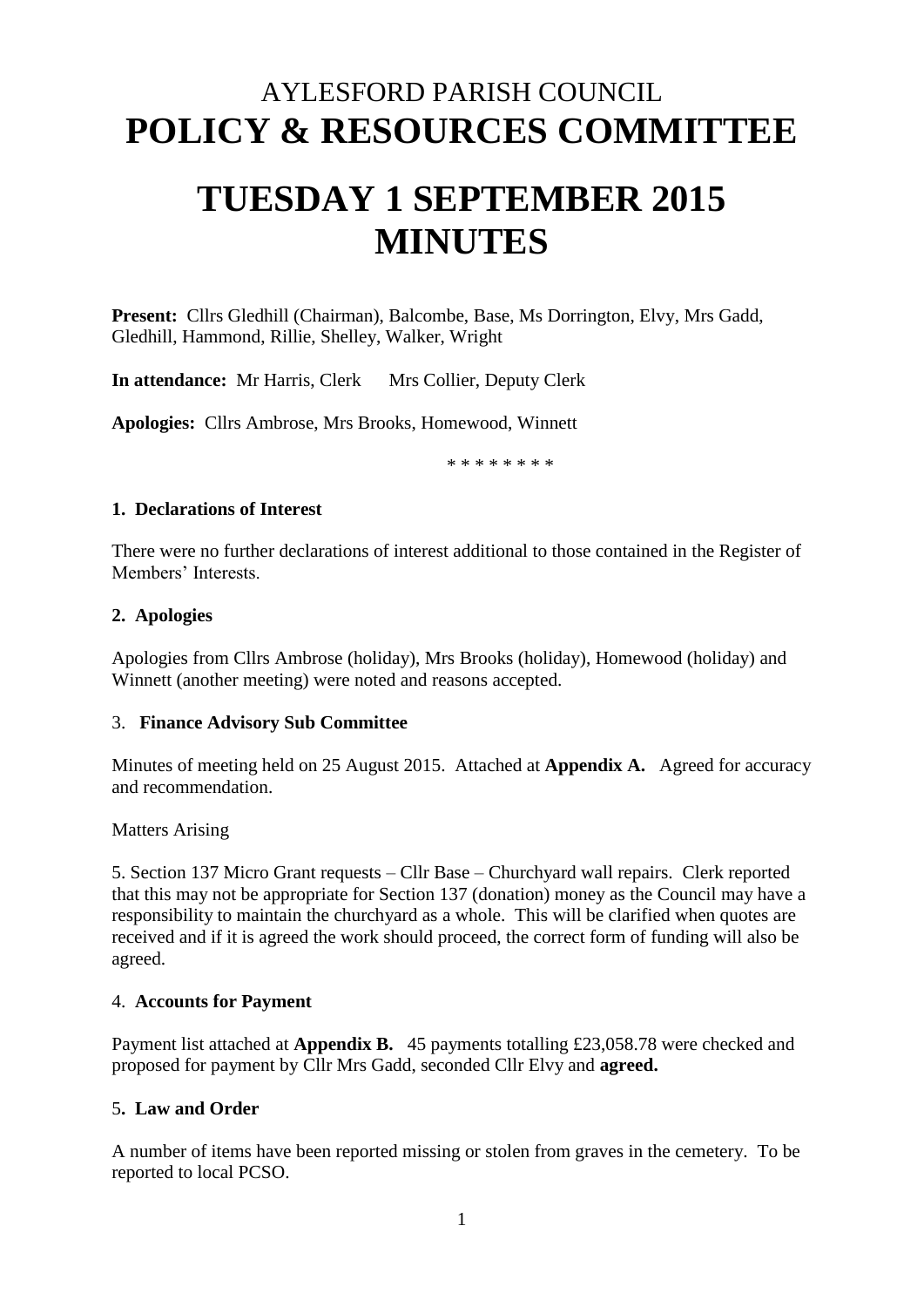#### 6**. New Eccles Car Park**

Still awaiting formal approval from TMBC. Initial drainage concerns have been resolved by the contractor with TMBC with the inclusion of a French drainage system at an additional estimated cost of £4000. This additional expenditure was **agreed.** TMBC Environmental Department have now raised concerns re hydrocarbons in the surface drainage water possibly affecting the allotments. The Parish with the Contractor is seeking to resolve their concerns. Signing of the lease by Trenport was due to be done today (1 September) – awaiting confirmation of receipt from solicitor. Once all received and if received in time contractor will be given go ahead to commence work on planned date of 8 September, though it is quite likely that the start will be delayed.

#### 7. **Rugby Club/Netball League**

The Rugby and Netball Clubs have been advised of the rent review due to take place in August. The Clerk reported that since the last rent increase 5 years ago the Retail Price Index had increased by 15.65% and therefore the rent needed to be increased as follows:

Quarterly rent: Rugby Club – Increase from £647 to £748.26 Netball League – Increase from £363.50 to £420.59

Increases were unanimously **agreed** by Members. Clerk to advise both Clubs. **Clerk**

# 8. **Flood Defences** - No report to this meeting.

#### 9**. Council Vacancies**

Current vacancies: 2 Aylesford South 2 Eccles

Applications received for co-option from:

Amanda Neimer – Eccles resident. Ms Neimer's application was considered by Members (available in the Parish Office) and it was unanimously **agreed** that she be co-opted to the Council as a Member for Eccles and be invited to make her Declaration of Acceptance of<br>Office before or at Council on 15 Sentember Office before or at Council on 15 September.

Anna Morrell – Eccles resident. Ms Morrell's application was considered by Members (available in the Parish Office). Members expressed concern at the requirement of Ms Morrell to bring her 4 year old child to meetings. After careful consideration of all options it was unanimously **agreed** with regret that Ms Morrell's co-option could not be accepted at this point in time as there are no adequate provisions within the Parish Office for child care during meetings.